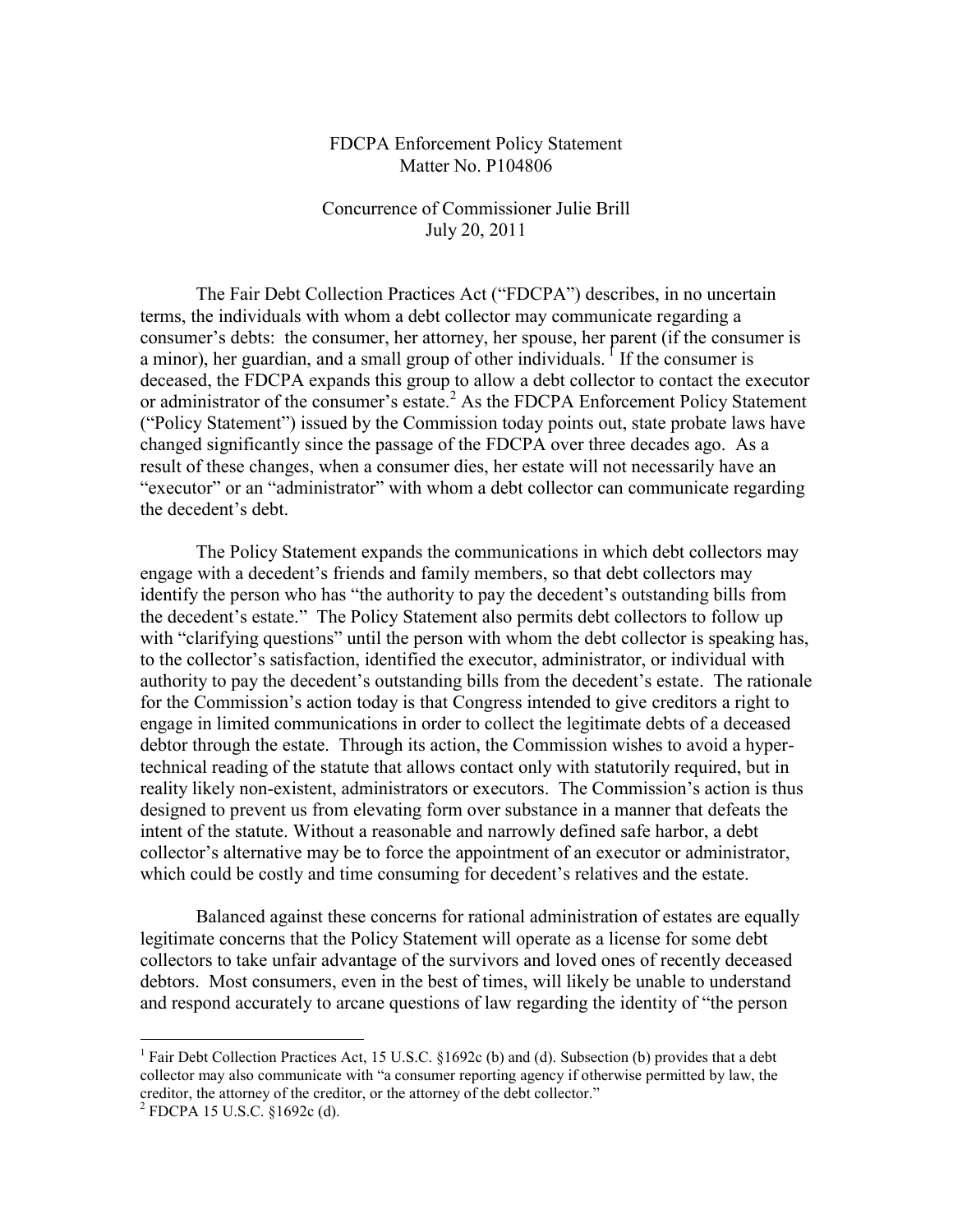who has legal authority to pay outstanding bills from a decedent's estate." Allowing debt collectors to contact the survivors and loved ones of recently deceased consumers will require them to respond to these arcane questions of law at a time when they find themselves in unfamiliar and unsettling territory, trying to sort through the finances and personal affairs of the deceased, while simultaneously trying to cope with their loss. A consumer in this vulnerable condition may mistakenly identify himself as the person with whom the debt collector should be speaking. Worse still, he may end up feeling as if he has an obligation — legal, moral, or otherwise — to pay the debt from personal funds, even though debt collectors cannot legally ask him to do so.

In view of the pitfalls of allowing debt collectors to contact family members to identify the person who has authority to pay outstanding bills from for the decedent's estate, the Policy Statement is crafted to limit potential abuses. First, when contacting the family members, the debt collector must include in the statement that he is looking for the person who is responsible for paying the outstanding bills of the decedent "from the decedent's estate." Second, until such time as it is established that the debt collector is talking to the person with such authority, the collector cannot reveal that the decedent owes a debt. This should eliminate any opportunity by debt collectors to make appeals to those without authority to pay bills from the estate's assets to pay a debt out of a sense of moral obligation. Third, the Policy Statement makes clear the debt collector's general responsibility to disclose that the person with authority to pay the debts from the estate is not required to use his individual assets to pay the decedent's debt.<sup>3</sup> Finally, if the debt collector does reach the person with authority to pay the bills from the estate of the decedent, that person stands in the shoes of the "consumer" and must be given notice that he is entitled to proof of the decedent's debt and has the right to contest it.

On balance, I concur in the issuance of the Policy Statement at this time, despite concerns that the Policy Statement may operate as a license for some debt collectors to take unfair advantage. I take this view, in large part, because staff's review of thousands of interactions between debt collectors and the family members and survivors of decedents indicates that, while some collectors were engaged in egregious conduct, the vast majority were trying to comply with a reasonable, although at times incorrect, interpretation of the requirements of the FDCPA.

Yet, in light of these strong policy reasons for protecting the survivors and loved ones of recently deceased debtors, the Commission should ensure that any forbearance of enforcement will occur only when debt collectors strictly comply with the criteria set forth in the Policy Statement, especially the four safeguards listed above. The debt collection industry should know that we will not refrain from aggressive enforcement when debt collectors go beyond the very limited inquiries allowed by today's action. I urge my fellow Commissioners and staff to couple today's action with strict monitoring of the industry going forward, to ensure its close adherence to the criteria set forth in the Policy Statement. If abuse becomes widespread, I would recommend withdrawal of the Policy Statement by the Commission.

 $\overline{a}$ 

<sup>&</sup>lt;sup>3</sup> There may be circumstances where the individual, in fact, *is* legally obligated to pay the debt himself. In those cases, the disclosure requirement would not apply.